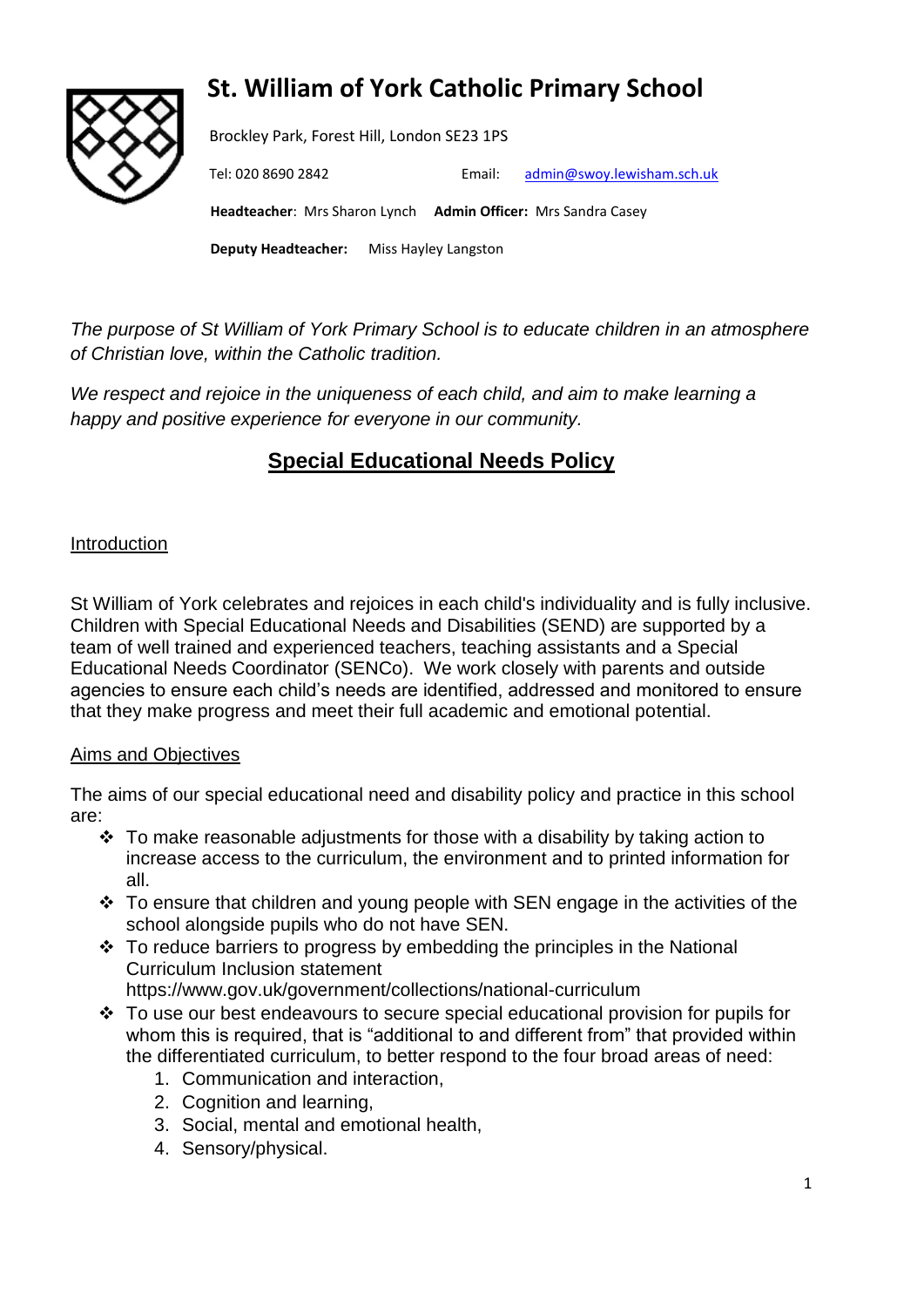- ❖ To request, monitor and respond to parent/carers' and pupils' views in order to evidence high levels of confidence and partnership.
- ❖ To ensure a high level of staff expertise to meet pupil need, through well-targeted continuing professional development.
- ❖ To support pupils with medical conditions to achieve full inclusion in all school activities by ensuring consultation with health and social care professionals in order to meet the medical needs of pupils.
- ❖ To work in cooperative and productive partnership with the Local Authority and other outside agencies, to ensure there is a multi-professional approach to meeting the needs of all vulnerable learners.

## **Admissions**

Children and young people with SEN have different needs, but the general presumption is that all children with SEN but without an Education, Health and Care Plan (EHCP) are welcome to apply for a place at our school, in line with the school admissions policy (which can be found on our website or in the school office). If a place is available, we will undertake to use our best endeavours, in partnership with parents, to make the provision required to meet the SEN of pupils at this school.

For children with an EHCP, parents have the right to request a particular school and the local authority must comply with that preference and name the school or college in the EHC plan unless:

it would be unsuitable for the age, ability, aptitude or SEN of the child or young person, or or

the attendance of the child or young person there would be incompatible with the efficient education of others, or the efficient use of resources.

Before making the decision to name our school in a child's EHCP, the local authority will send the governing body a copy of the EHCP and then consider their comments very carefully before a final decision on placement is made. In addition, the local authority must also seek the agreement of school where the draft EHCP sets out any provision to be delivered on their premises that have been secured through a direct payment (personal budget).

Parents of a child with an EHCP also have the right to seek a place at a special school if it they consider that their child's needs can be better met in specialist provision.

#### Management of SEND within school

All school staff have a responsibility for pupils with SEND in their class, firstly to ensure Quality First Teaching with differentiation and personalisation to meet need. Staff are aware of their responsibilities towards pupils with SEND, whether or not pupils have an Education, Health and Care Plan (EHCP). A positive and sensitive attitude is shown towards all pupils in our school and uniqueness and individuality is celebrated. Staff responsibilities are outlined below.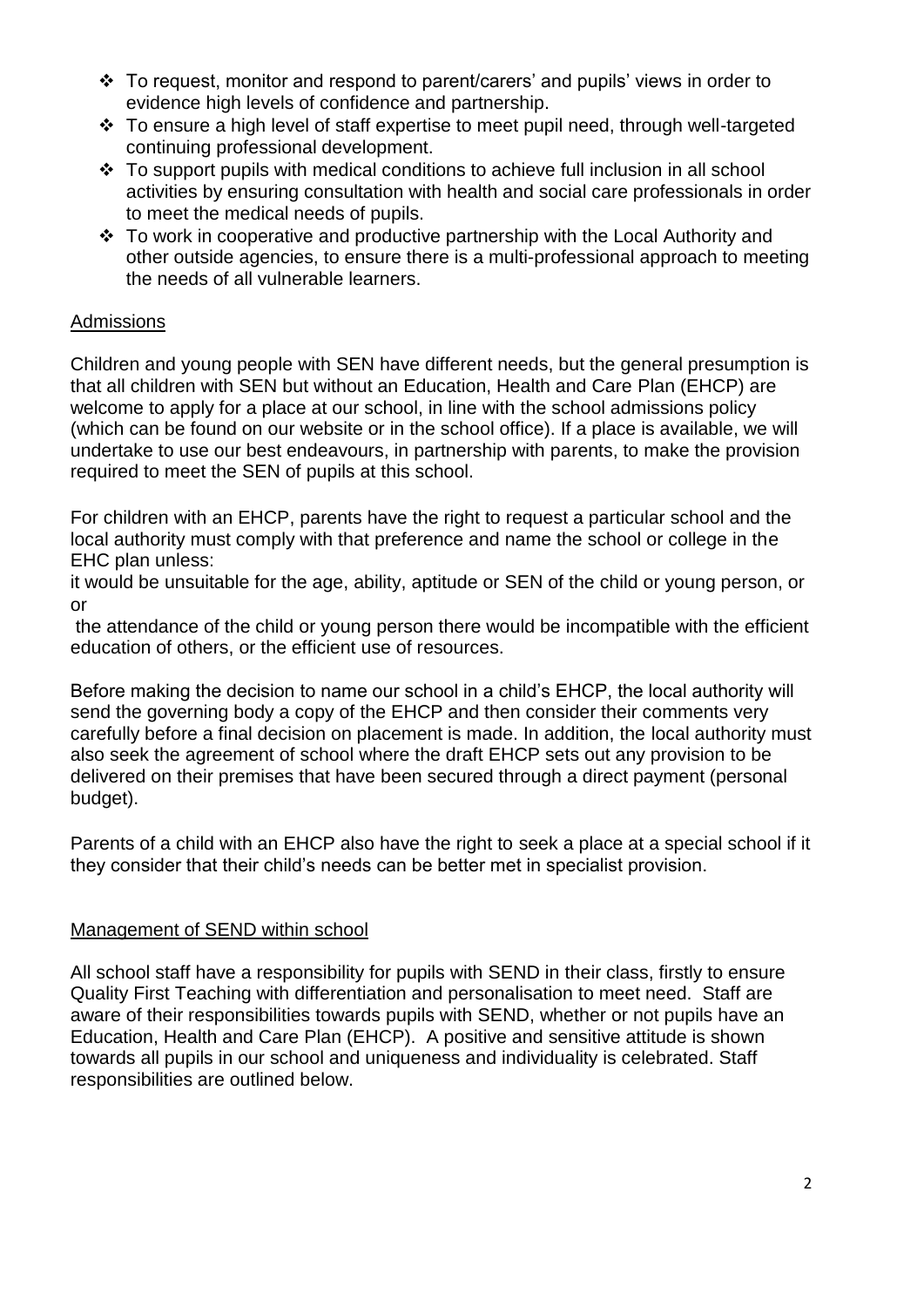## The *Class Teacher* will:

- ❖ Monitor your child's progress and identify, plan and deliver any additional support your child may need in class and when required, out of class as part of a targeted intervention (as identified on the class provision map).
- ❖ Work closely with the SENCo.
- ❖ Ensure that the school's SEND Policy is followed.

## The *SENCo, Nicola Rolt* will:

- ❖ Coordinate the support for children with special educational needs or disabilities (SEND).
- ❖ Develop and review the school's SEND policy to ensure a consistent high quality approach, targeted to children's needs.
- ❖ Liaise with parents to ensure that they are involved in their child's learning; know the support their child is receiving and are involved in the reviewing effectiveness.
- ❖ Provide advice, support and training to all members of staff, to ensure children with SEND at our school reach their full potential.
- ❖ Ensure up to date records are kept for children with SEND and that teachers have them.
- ❖ Organise and coordinate annual reviews for children with EHCPs or Statements.
- ❖ Refer children to outside agencies to have their needs assessed where appropriate.
- ❖ Liaise with outside agencies working with children in our school, supporting teachers and support staff to ensure recommendations are followed.
- ❖ Ensure the school's SEND register is up to date and progress is monitored.
- ❖ Monitor the effectiveness of provision in school.

## The *Headteacher, Sharon Lynch* will:

- ❖ Lead in the day to day management of all aspects of the school, including SEND.
- ❖ Give responsibility to the SENCo and class teachers for making sure children with SEND's needs are met and that appropriate support is provided, but still be responsible for ensuring your child's needs are met.
- ❖ Ensuring that the Governing Body is kept up to date with SEND at SWOY.

## The *SEN Governor, Margaret Connolly* will:

- ❖ Meet regularly with the SENCo Nicola Rolt.
- ❖ Monitor the effectiveness of SEND provision at SWOY.
- ❖ Update the Governing Body about any SEND changes or issues.

If parents have concerns relating to their child's learning then please initially discuss these with your child's teacher. Parents may also contact the SENCo or the Headteacher directly if they feel this is more appropriate.

If you would like to speak to the SENCo Nicola Rolt, please contact 0208 690 2842 or [senco@swoy.lewisham.sch.uk](mailto:senco@swoy.lewisham.sch.uk)

All parents will be listened to. Their views and their aspirations for their child will be central to the assessment and provision that is provided by the school.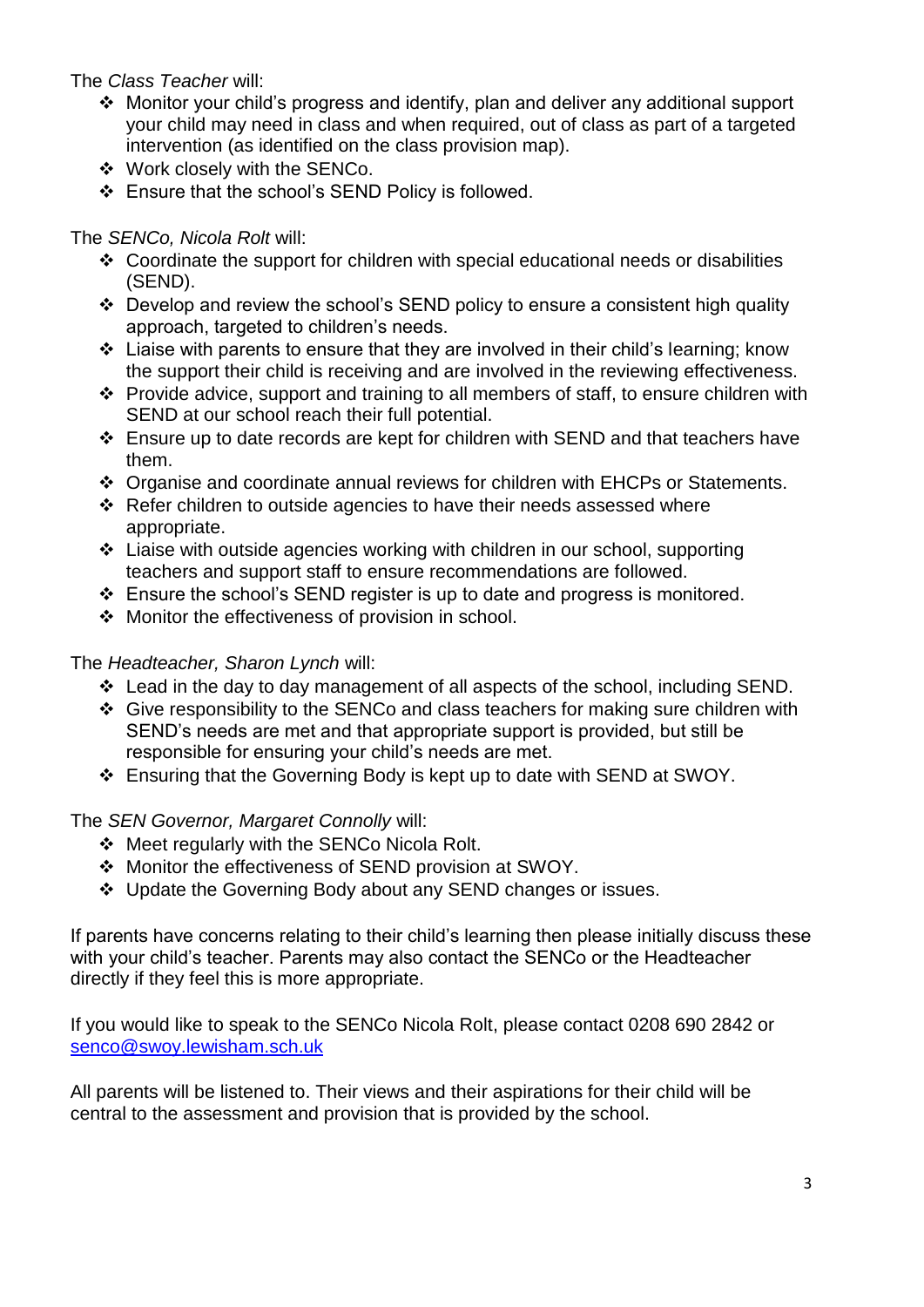## Curriculum and Learning Environment

The school places considerable importance on equal access to the National Curriculum for all children. Children's different needs are met within the classroom through the teacher's careful planning for individuals or groups and Quality First Teaching.

Teachers plan using pupils' achievement levels, differentiating tasks to ensure progress for every pupil in the classroom.

At SWOY we try to make all our classrooms and teaching spaces as SEND friendly as possible.

- ❖ Every classroom is inclusive and adapted to meet a range of needs.
- ❖ Every classroom has a visual timetable that is referred to throughout the day.
- ❖ All staff use visual aids and prompts to support children's communication and understanding throughout the school day, including in the playground.
- ❖ A variety of visuals, displays and working walls are used to support learning.
- ❖ Work is adapted to support children's learning and resources such as task boards, word mats, writing frames, handwriting lined books, pencil grips, different pens, fiddle toys etc. are used as appropriate.
- ❖ Classrooms for Years 1-6 have Soundfield systems.
- ❖ Children are strategically positioned in the classroom.
- ❖ Most staff are Makaton trained.
- ❖ Lessons are scaffolded and differentiated to meet the needs of all pupils (including group work, paired work and 1:1 support)
- ❖ A range of recording methods can be used (computers, scribes, voice recognition word processing software, photos etc.)

When a pupil has been identified as having special educational needs, the curriculum and the learning environment will be further adapted by the class teacher to reduce their barriers to learning and enable them to access the curriculum more easily.

These adaptations may include strategies suggested by the SENCo in the Learning Passport and/or external specialists.

In addition if it is considered appropriate, pupils may be provided with specialised equipment or resources such as ICT and/or additional adult help. All actions taken by the class teacher will be recorded and shared with parents

## Identification of Need

At our school we use the definition for SEN and for disability from the SEND Code of Practice (2014).This states:

SEN: *A child or young person has special educational needs if he or she has a learning difficulty or disability which calls for special educational provision to be made for him or her. A learning difficulty or disability is a significantly greater difficulty in learning than the majority of others of the same age. Special educational provision means educational or training provision that is additional to, or different from, that made generally for others of the same age in a mainstream setting in England*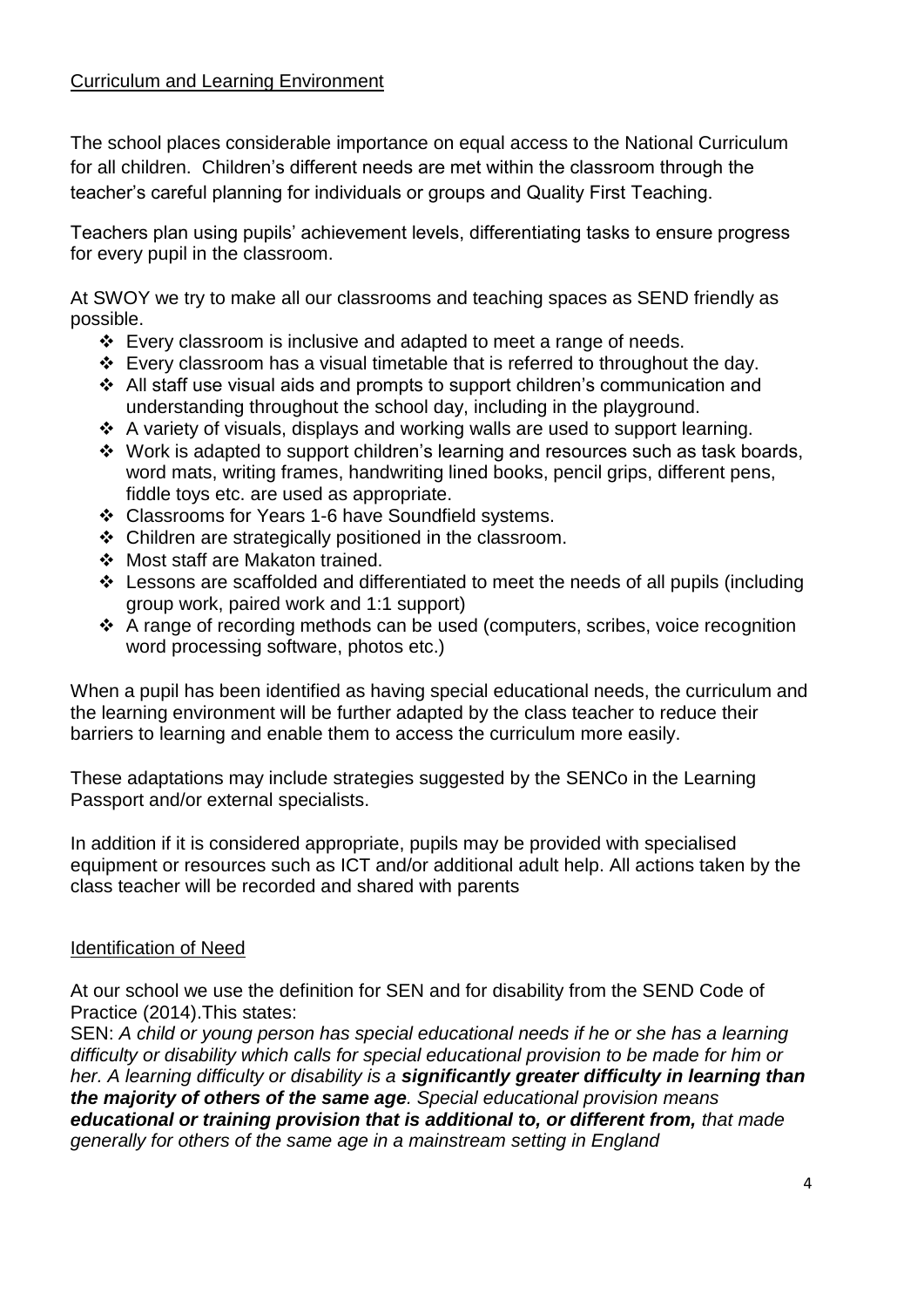Disability: *Many children and young people who have SEN may have a disability under the Equality Act 2010 – that is '…a physical or mental impairment which has a longterm and substantial adverse effect on their ability to carry out normal day-to-day activities'. This definition includes sensory impairments such as those affecting sight or hearing, and long-term health conditions such as asthma, diabetes, epilepsy, and cancer.* 

We know when pupils need help if:

- ❖ Concerns are raised by parents/carers, external agencies, teachers, or the pupil's previous school, regarding a pupil's level of progress or inclusion.
- ❖ Assessment, such as that completed on entry or as a result of a concern being raised, indicates gap in knowledge and/or skills.
- ❖ Whole school tracking of attainment outcomes indicates lack of expected levels of progress.
- ❖ Observation of the pupil indicates that they have additional needs in one or more of the four broad areas of need:
	- 1. Communication and interaction
	- 2. Cognition and learning
	- 3. Social, mental and emotional health
	- 4. Sensory/physical
- ❖ A pupil asks for help.

## Assessment, Monitoring Pupil Progress and Provision (SEN Support)

All teachers continually assess children's progress and use this to inform their teaching to ensure children are reaching their full potential.

Children's' progress is regularly updated on our whole school tracking system (Target Tracker) which feeds termly progress review meetings with the Senior Leadership and Management Team (SLT & SMT).

Progress is also reviewed through target setting, regular review meetings and reviews with outside agencies, parents and the child and end of year reports.

The SENCo and class teachers regularly meet to discuss children's progress, barriers to learning and strategies to implement.

The SENCo oversees additional provision and interventions and monitors success through data analysis, observations and discussions with class teachers, support staff and pupils.

Additional support/interventions are recorded on a class and whole school Provision Map. The class teacher updates this regularly and reviews the progress and effectiveness of the provision with the SENCo at the termly meetings, with next steps identified.

The SENCo maintains a list of pupils identified through the procedures listed; this is called the SEN Support List. This list is continually monitored, reviewed and updated to show current need.

Action relating to SEN support will follow an assess, plan, do and review model: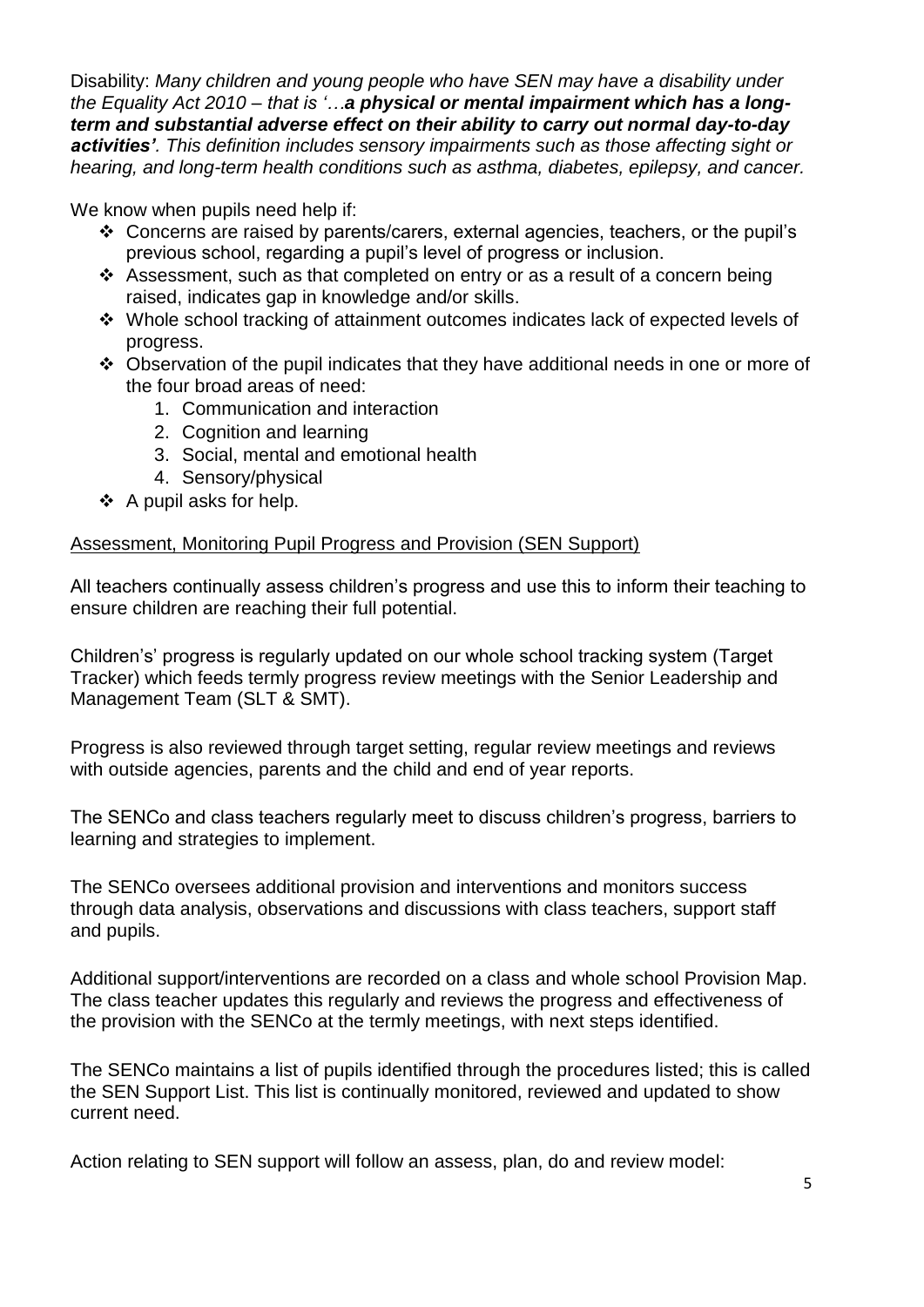1. **Assess**: Data on the pupil held by the school will be collated by the class teacher in order to make an accurate assessment of the pupil's needs. Parents will always be invited to this early discussion to support the identification of action to improve outcomes.

2. **Plan**: If review of the action taken indicates that "additional to and different from" support will be required, then the views of all involved including the parents and the pupil will be obtained and appropriate evidence-based interventions identified, recorded and implemented by the class teacher with advice from the SENCo.

3. **Do**: SEN support will be recorded on a plan that will identify a clear set of expected outcomes, which will include stretching and relevant academic and developmental targets that take into account parents' aspirations for their child*.* Parents and the pupil will also be consulted on the action they can take to support attainment of the desired outcomes. This will be recorded and a date made for reviewing progress.

4. **Review**: Progress towards these outcomes will be tracked and reviewed termly with the parents and the pupil.

If progress rates are still judged to be inadequate despite the delivery of high quality targeted interventions, advice will always be sought from external agencies regarding strategies to best meet the specific needs of a pupil.

## Request for an Education, Health and Care Plan Needs assessment

A request for statutory assessment will be made by either the school and/or parents if a child has demonstrated a significant cause for concern.

For a very small percentage of pupils, whose needs are significant and complex and the SEN Support required to meet their needs cannot reasonably be provided from within the school's own resources, a request will be made to the local authority to conduct an assessment of education, health and care needs. The school will provide information about the child's progress and documentation relating to the action that has been taken, as well as any relevant assessments and/or reports from specialists such as Educational Psychologists.

The LEA will then examine this information and decide whether to carry out a statutory assessment. On completion of the assessment a decision about whether to draw up an Education, Health and Care Plan will be made.

This may result in an Education, Health and Care (EHC) plan being provided (a request for assessment does not always lead to an EHCP being issued).

Where a parent decides to request Statutory Assessment directly, the school asks to be informed so that relevant data can be made available to the Local Authority (LA).

#### Education, Health and Care Plans (EHCP)

An Education, Health and Care Plan (EHCP) will normally be provided where, after an EHCP Needs Assessment, the LA considers the pupil to require provision beyond what the school can offer.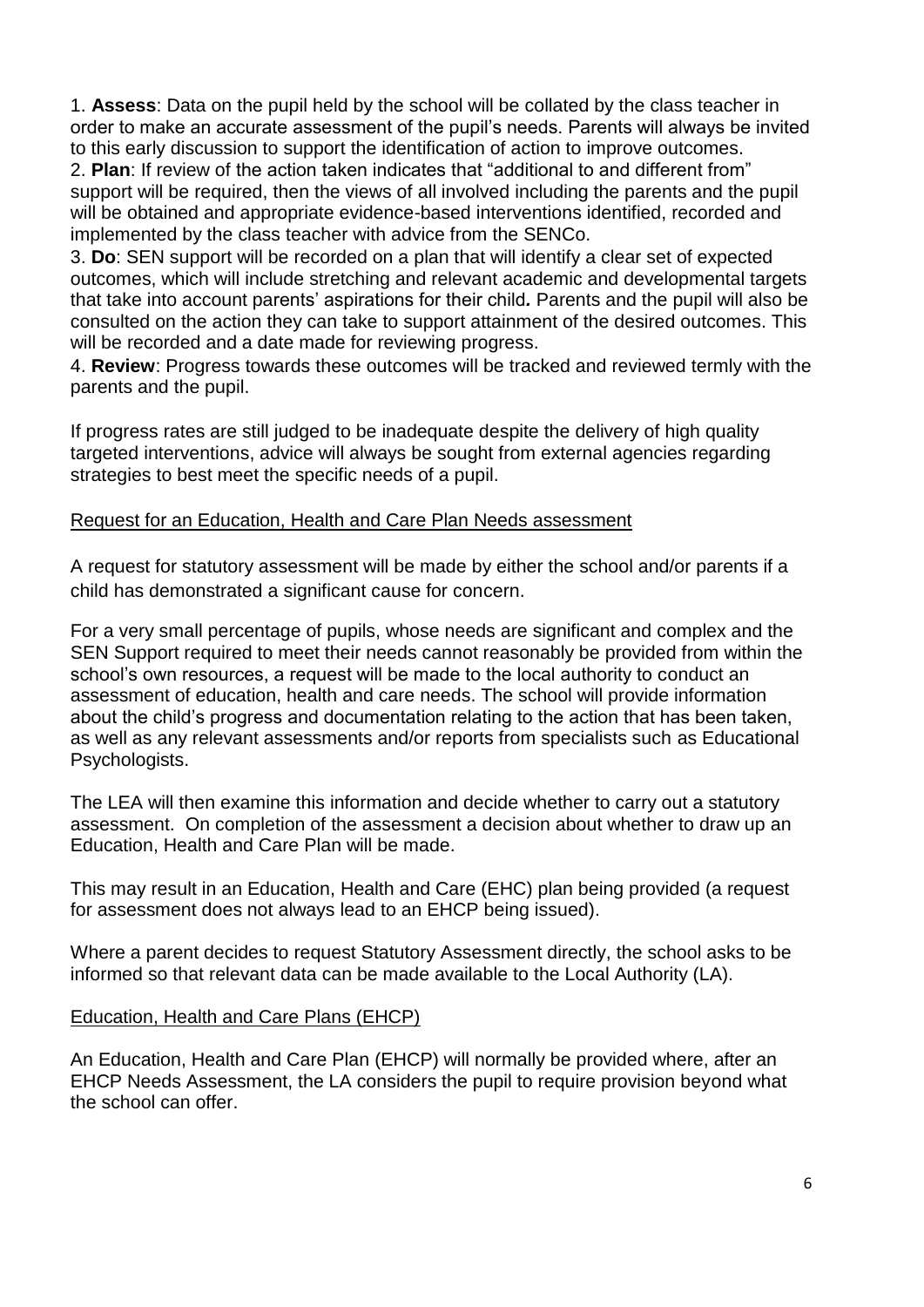An EHCP will include details about the pupils and their barriers to learning with learning objectives and desired outcomes.

These are used to develop and set targets that are:

- ❖ matched to the long term outcomes stated in the EHCP
- ❖ set through consultation with parents and relevant staff
- ❖ implemented in the classroom and school environment
- ❖ delivered by the class teacher with appropriate additional support
- ❖ monitored by the SENCo

Progress towards targets set in EHC plans are reviewed regularly, with new targets set towards the short term and long term goals stated in the plan each term (this forms the child's Individual Provision Map –IPM). EHC plans are updated yearly as part of the Annual Review process in partnership with parents.

Some children, who have already had a Statutory Assessment under the previous Code of Practice and have a Statement of Educational Needs, will continue with their Statement until it is converted to an EHCP by the LA. A timetable for conversions can be found on the Lewisham Local Authority Website.

## Outside Agencies

Requests for advice and/or assessment from external services will only be undertaken after parent permission has been obtained and may include referral to:

- ❖ Specialists in other schools e.g. special schools (New Woodlands)
- ❖ Special Educational Needs Support Service
- ❖ Specific Learning Difficulties Team
- ❖ Autism and Sensory Outreach Team (Drumbeat Outreach)
- ❖ Sensory Impairment team
- ❖ Educational Psychologist Service
- ❖ Speech and Language Therapy Service
- ❖ Paediatrics
- ❖ Occupational Therapy Service
- ❖ Educational Welfare Officers
- ❖ Social Services
- ❖ School Nurse
- ❖ Child & Adolescent Mental Health Service (CAMHS)

In addition, the school will involve external agencies as appropriate including health and social services, community and voluntary organisations e.g. Targeted Family Support and Children's Centres for advice on meeting the needs of pupils with SEND and in further supporting their families.

The School also has links with local schools through the SENCo Forum and SENCo Collaborative.

## Pupils with Medical Needs

We work closely with the School Nurse and Specialist School Nurse to ensure children's medical needs are met.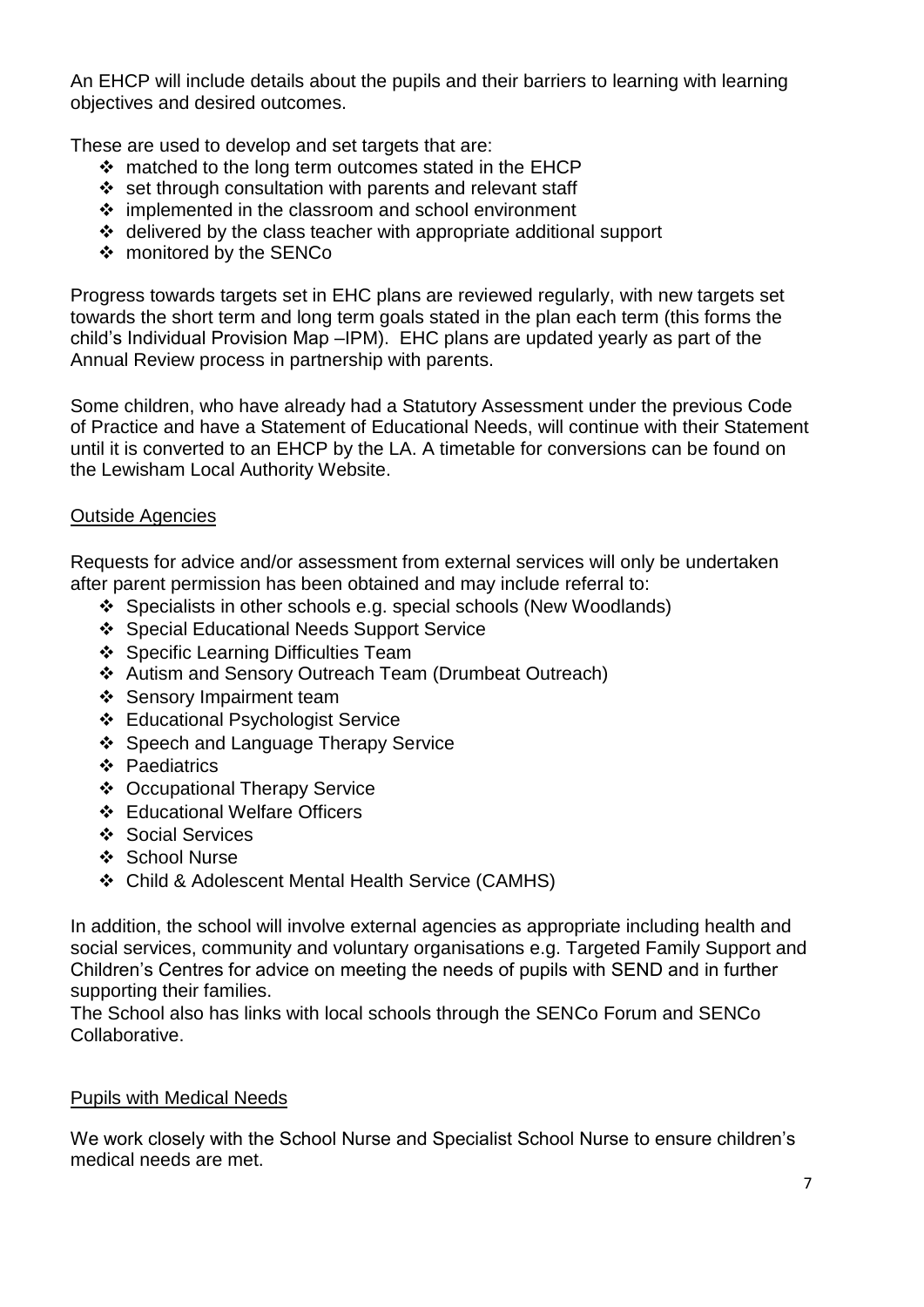Pupils with medical needs will be provided with a detailed Health Care Plan, compiled in partnership with the school nurse and parents, and if appropriate, the pupil themselves.

Members of staff are trained in First Aid.

All medicine administration procedures adhere to the LA policy and Department of Education (DfE) guidelines included within *Supporting pupils at school with medical conditions* (DfE) 2014 and identified in the school Medicine Administration Policy.

## SEN Training

In order to maintain and develop the quality of our provision, staff undertake appropriate training and further professional development under the guidance of the SENCo (who holds the NASENCo qualification). Part of the SENCo's role is to support staff in planning for children with SEN and to provide training opportunities and advice. Staff are encouraged to attend any appropriate course to assist in the teaching and support of children with special needs. INSET is also delivered within the school. Further information about recent training can be found in our SEND Information Report.

## Parental Involvement

At SWOY, we understand and value the importance of parent voice and pupil voice. We value parental input and know the importance of the information parents provide about the needs of their child.

The class teacher or SENCo may also suggest additional ways of supporting your child's learning.

The school organises a number of parent workshops during the year. These are advertised in the school newsletter and on our website and aim to provide useful opportunities for parents to learn more about how to support your child's learning.

If parents have ideas on support that they would like to have access to in order to further support their child's learning, they are encouraged to contact the SENCo who will locate information and guidance in the area identified. Further information regarding support and information for parents can be found in our SEND Information Report which can be found on the school website.

With regards to their child's progress and provision, progress towards the identified outcomes will be shared with parents termly through feedback regarding SEN support reviews but also through the school reporting system and Parents' Evenings.

Parents are encouraged to arrange an appointment to discuss their child's progress with the class teacher, the SENCo or a member of the senior leadership team at any time when they feel concerned or have information they feel they would like to share that could impact on their child's success.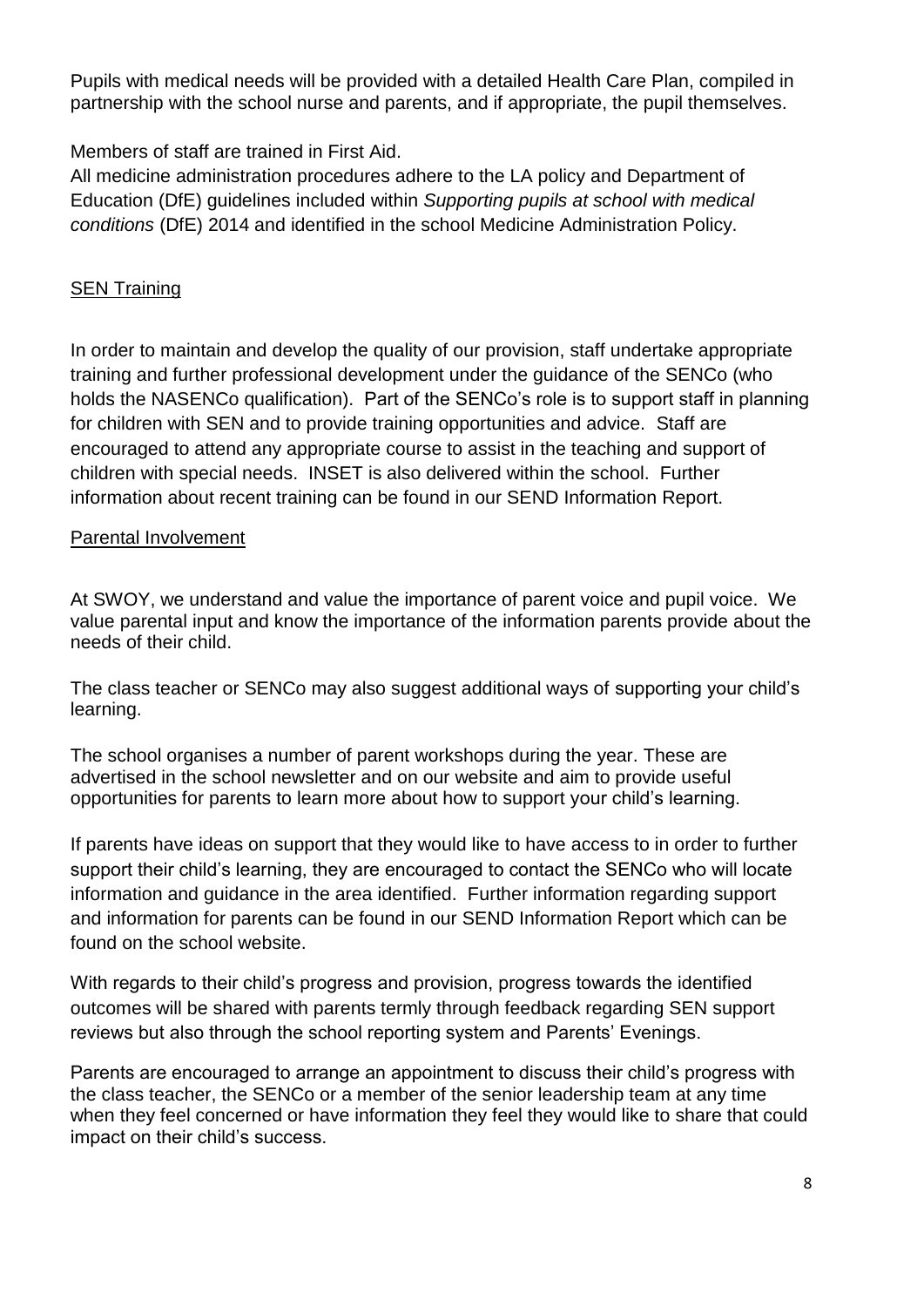This can be arranged through the school office 020 86902842 or directly Kelly Davey (SENCo) [senco@swoy.lewisham.sch.uk](mailto:senco@swoy.lewisham.sch.uk)

#### Pupil Involvement

Children at SWOY are involved in their learning across the Key Stages, including EYFS. They are encouraged to reflect on their learning both independently and with their peers. They are encouraged to discuss their work and identify areas to target. In partnership with their teachers, individual targets are set and the steps needed to succeed are discussed. The children are encouraged to regularly check against their targets and with support to consider their next steps.

If there is outside agency involvement (such as the Specific Learning Difficulties Team or Drumbeat Outreach Service), they will work with school staff, parents and the child. As part of this process, they will seek the views of all parties and give recommendations and advice which is then implemented.

#### **Accessibility**

The following adaptations have been made to the school environment:

- ❖ Soundfield System in classrooms for Years 1-6
- ❖ All outside steps edged with yellow to ensure they are easier for those with visual impairments to negotiate
- ❖ There is ramped access to school buildings
- ❖ One toilet has been adapted to ensure accessibility for visitors with a disability*.*
- ❖ Lift to all teaching levels
- ❖ Coloured paper, overlays, large print and bold lined books are available.
- ❖ Electronic equipment is available when needed.
- ❖ Pencil grips, writing slopes, alternative scissors etc. are also available.

## Transition and School Transfers

Transitions can be difficult for any child, but in general it can be even more difficult for a child with SEN. At SWOY we take steps to ensure that any transitions are a smooth as possible and support is put in place to help children with SEN to prepare and adjust.

#### EYFS

Home visits are carried out for children starting in both our Nursery and our Reception class. These visits will usually take place before your child starts with us and are a chance for you to discuss your child's needs with school staff (appointments with the SENCo will also be made). If your child attends our Nursery and will be joining our Reception class a gradual transition can be arranged if appropriate.

If your child attends a different Nursery, the SENCo will contact them to share information and discuss ways in which we can support your child. Our SENCo will request copies of reports from the Nursery/school and outside agencies so that current targets can continue to be worked on and advice/recommendations followed.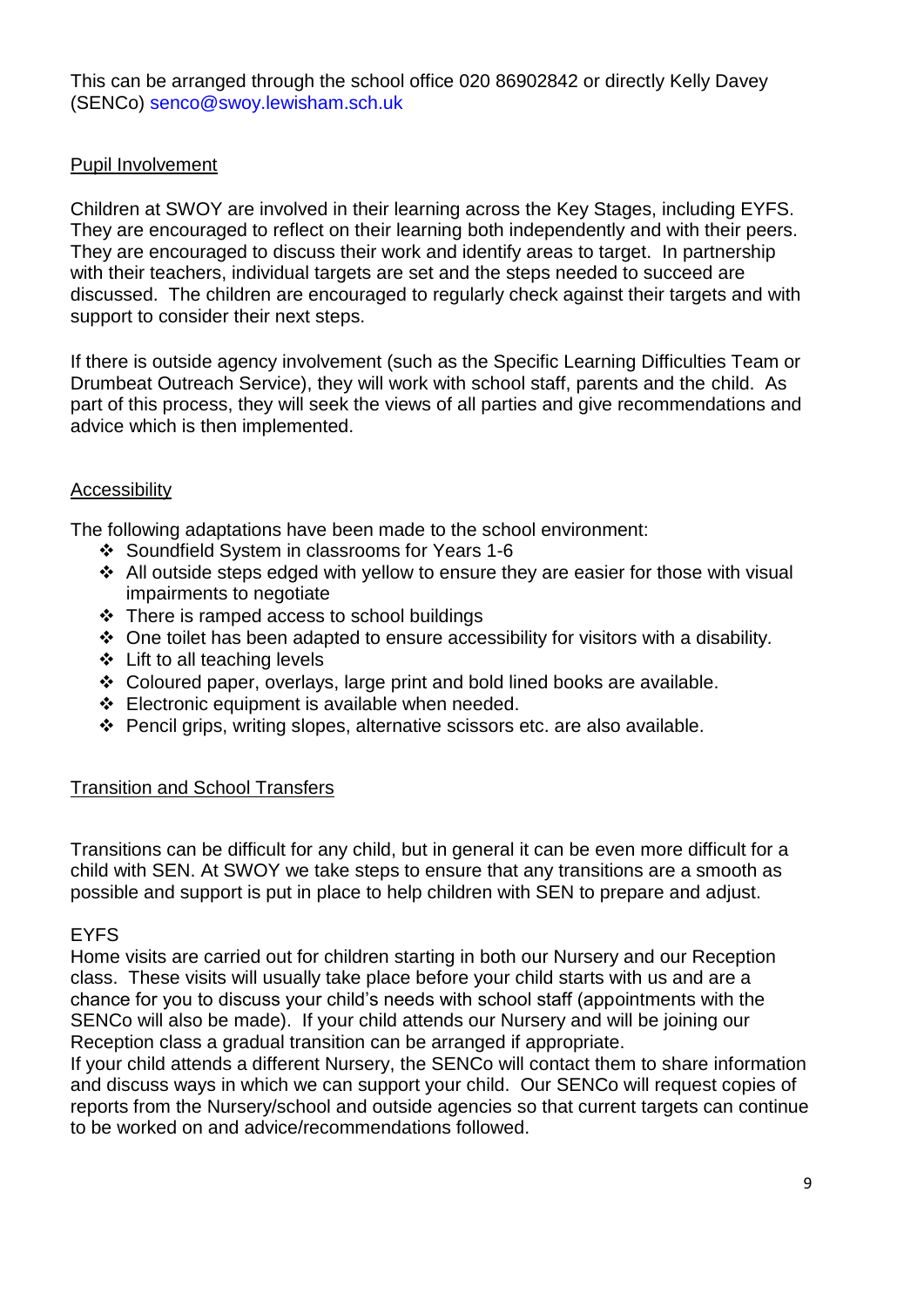When moving classes in school:

Information will be passed on to the new class teacher in advanced during Handover meetings including details about support in class.

The child's passport to learning or Pen portrait, writing by the SENCo and updated by previous teachers will also be handed up. This contains a breakdown of the child's needs and ways in which they can be supported.

Class provision maps are shared with the new teacher.

If a child has 1:1 adult support, in most cases, the adult will move up with them. If appropriate, social stories and transitions books (with photographs and information about their new class environment) are used to prepare the child for the move and they will visit the new classroom and new teacher several times during the Summer term before the move.

Year 6 – Secondary school

At SWOY we support parents/carers in making decisions about which secondary school they choose for their child.

The SENCo will visit other school SENCo with parents if required.

The annual review in Y5 for pupils with a statement of educational need or an EHCP begins the process where parents are supported to make decisions regarding secondary school choice.

Parents will be encouraged to consider options for the next phase of education and the school will involve outside agencies, as appropriate, to ensure information provided is comprehensive but accessible.

Accompanied visits to other providers may be arranged as appropriate.

For pupils transferring to local schools, the SENCOs of both schools will meet (during a Secondary Transfer of Information Day) to discuss the needs of pupils with SEN in order to ensure a smooth transition.

The SENCo at SWOY will contact your child's new school SENCo to hand over all of the transition information.

Where possible, your child will visit the new school and in some cases, staff from their new school will visit them at SWOY.

The children may be part of a specific intervention/specific support focusing on independence and transition, as needed.

If your child is moving to another school:

We will contact the new school SENCo and ensure that they know about the current support in place for your child.

We will ensure that all records about your child are sent as soon a possible.

If your child is joining us from another school:

If your child requires a transition book with photographs and information about the school and their new class, one will be made.

The SENCo meets with all new parents of pupils who are known to have SEND to allow concerns to be raised and solutions to any perceived challenges to be located prior to entry.

The SENCo will contact the previous SENCo to discuss your child's needs.

Your child will be able to come for a taster day(s) if this is appropriate.